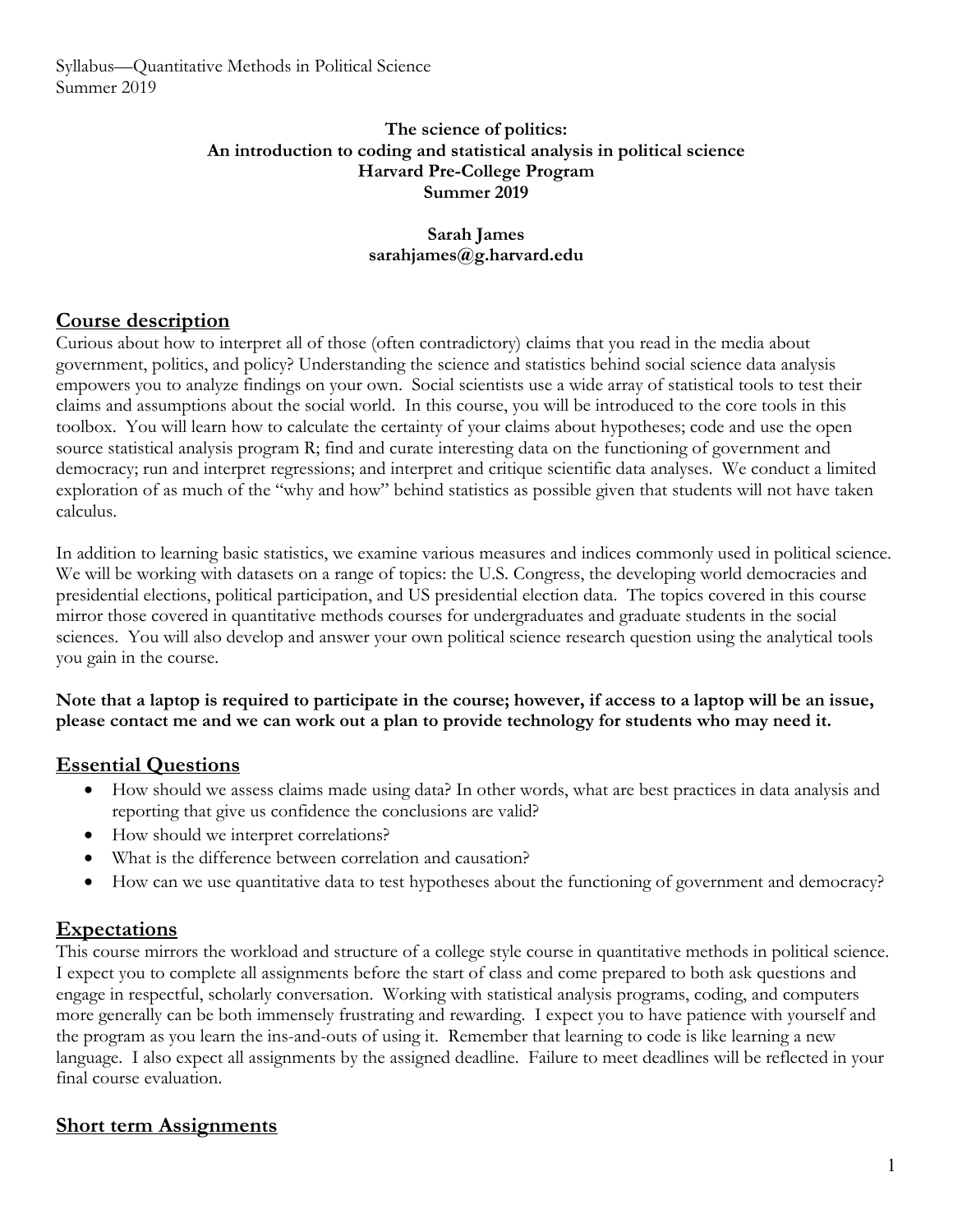Summer 2019

You will have three short problem sets due throughout the course. These problem sets will give you practice conducting the analysis that we discuss in class. You are also expected to be making nightly progress on your final research paper each night. Portions of the problem set may require you to conduct analysis on your respective data sets. If you are unable to arrive at an answer you are satisfied with for a problem on the problem sets, you must provide an explanation of what you tried and where you got stuck.

You will also have short project assignments on non-problem set nights. These assignments require incremental progress towards completing the long-term assignment. Each project task is described at the end of the syllabus.

# **Long term Assignments**

Throughout the course you will work on analyzing a dataset to answer a research question that you develop. You will have the option of using a dataset provided by the instructor or collecting the data on your own from an online source. We will reserve the last 30-60 minutes of each class and the entirety of day 9 as workshop time where you can work on your research project and get help from me and your peers. Details about the write up of your analysis will be provided on the first day of class. You will submit **your final research question and data source by midnight on Friday, July 26th**. The **final analysis will be due by 10am on the last day of the course**.

# **Course Schedule**

#### **Part 1: The basics**

### **July 22: Introduction, Good Data Management & Intro to R**

- Download R studio
- Set the working directory and upload a dataset in R studio
- Identify the features of a good, analyzable dataset

### **July 23: Mean, median, mode: Choosing the right statistic**

*Project task 1 due*

- Compute basic summary statistics in R
- Explain the advantages of different summary statistics (mean, median, mode, range)

*Readings:*

- Introduction to *Mastering 'Metrics*
- Skocpol, Theda, and Alexander Hertel-Fernandez. "The Koch network and Republican party extremism." *Perspectives on Politics* 14.3 (2016): 681-699.

### **July 24: Causation vs. correlation**

*Problem Set 1 due*

- Describe the fundamental problem of causal inference
- Distinguish between causation and correlation
- Identify the pitfalls of relying on correlation as causation
- Filter data in R using dplyr

Readings:

- Read Chapter 1 of *Mastering 'Metrics*
- Acemoglu, Daron, Simon Johnson, and James A. Robinson. "The colonial origins of comparative development: An empirical investigation." *American economic review* 91.5 (2001): 1369-1401.

### **July 25: Frequentist statistics; omitted variable bias**

*Project task 2 due*

• Describe the assumptions behind frequentist statistics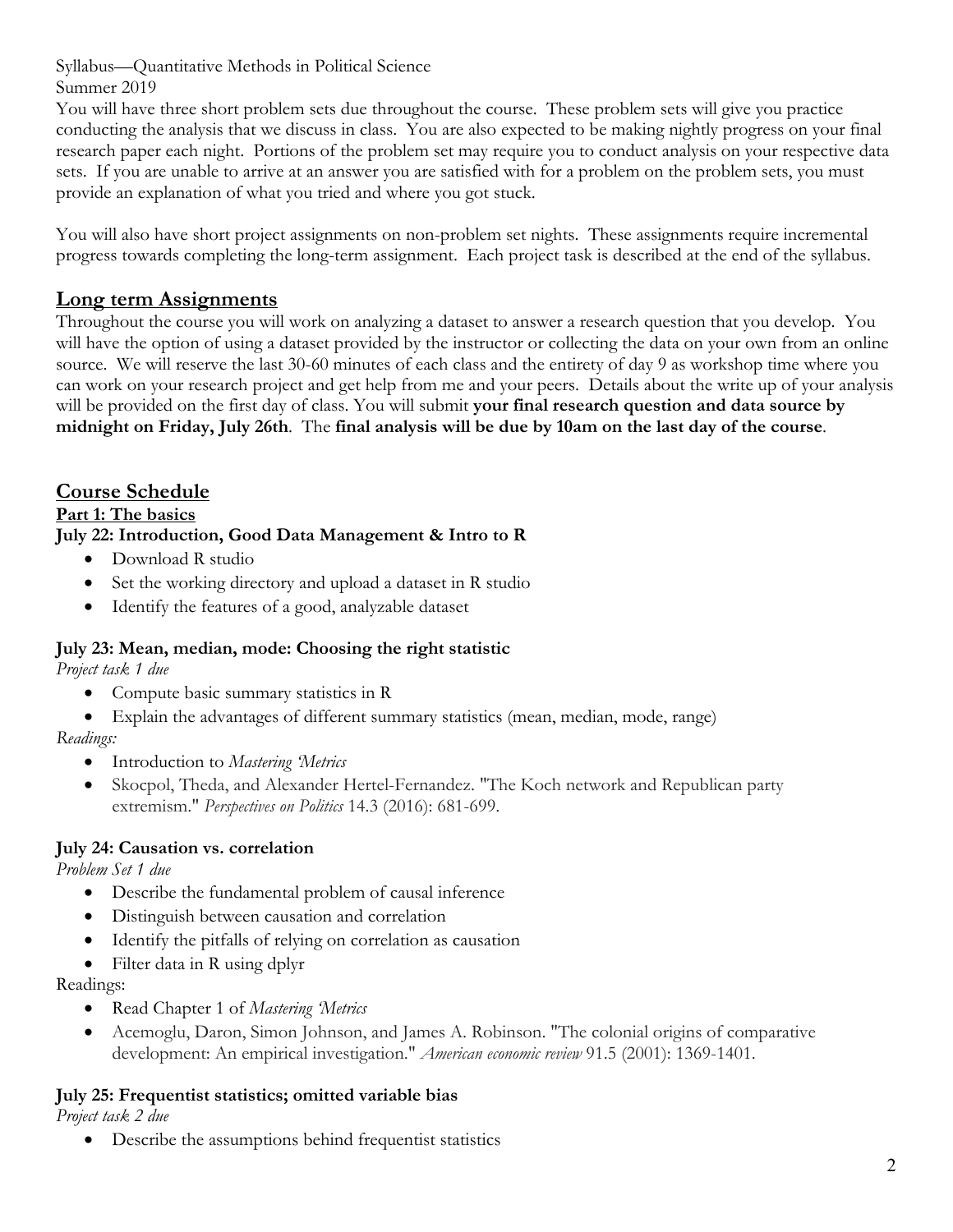- Summer 2019
	- Identify sources of OVB and explain the impact on point estimates
	- Describe expected value

### *Readings*

• Acemoglu, Daron, Simon Johnson, and James A. Robinson. "A response to Albouy's 'A reexamination based on improved settler mortality data'." *Unpublished working paper* (2005).

## **July 26: Hypothesis testing & data sources**

*Problem Set 2 due*

*Right Wing Authoritarianism Scale* 

- Explain the significance of a difference in means test
- Calculate the t-test and explain its meaning
- Create scatterplots to examine trends in data
- Explore sources of open data, available for analyzing

### *Readings*

- Mcdermott, R., Tingley, D., & Hatemi, P. (2014). Assortative Mating on Ideology Could Operate Through Olfactory Cues. *American Journal Of Political Science, 58*(4), 997-1005.
- Hetherington, Marc, and Elizabeth Suhay. "Authoritarianism, threat, and Americans' support for the war on terror." *American Journal of Political Science* 55.3 (2011): 546-560.

## **Part 2: Regression**

### **July 29: Introduction to bi-variate regression**

*Project task 3 due*

*DW-Nominate*

- Interpret a bi-variate regression
- Interpret a p-value and explain its meaning
- Run a bi-variate regression in R
- Reading: bi-variate regression

### *Readings*

- Chapter 2 of *Mastering 'Metrics*
- Carnes, Nicholas. "Does the numerical underrepresentation of the working class in Congress matter?." *Legislative Studies Quarterly* 37.1 (2012): 5-34.

### **July 30: Introduction to multi-variate regression**

*Problem Set 3 due*

*Freedom House Scores*

- Interpret a multivariate regression
- Run a multivariate regression in R
- Explain how to interpret binary dependent variables

### *Readings*

- Armstrong, David A. "Stability and change in the Freedom House political rights and civil liberties measures." *Journal of Peace Research* 48.5 (2011): 653-662.
- Whitten-Woodring, Jenifer. "Watchdog or Lapdog? Media Freedom, Regime Type, and Government Respect for Human Rights." *International Studies Quarterly* 53 (2009), 595-625

*Project task 4 due*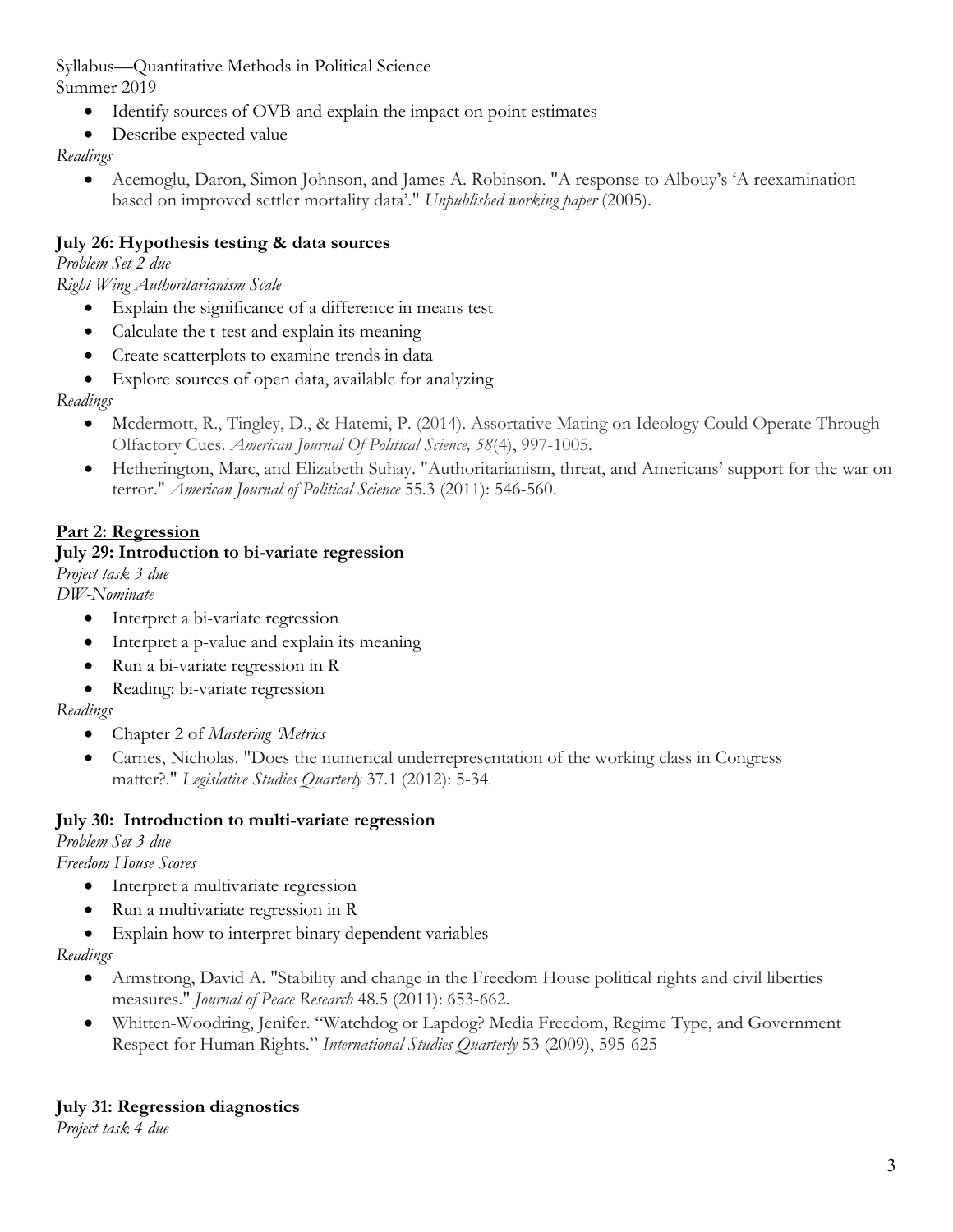Summer 2019

*Racial Resentment index*

- Use various statistical tests to check the validity of your regression
- Identify ways to adjust your regression in response to diagnostic results
- Properly present charts and graphs and reference them in scholarly papers

*Readings*

• Henderson, Michael, and D. Sunshine Hillygus. "The dynamics of health care opinion, 2008–2010: Partisanship, self-interest, and racial resentment." *Journal of Health Politics, Policy and Law* 36.6 (2011): 945-960.

# **Part 3: Beyond regression & wrap up**

# **August 1: Workshop day**

*Project task 5 due*

• Workshop presentation and paper

# **August 2: Presentations**

*Final analysis and project due*

- Present findings to your peers
- Give feedback to your peers on their research

## **Project tasks**

**Task 1**

Part 1

- Look through the datasets available for use for the final projects, or look for your own.
- Identify 2 that you would be interested in working with.
- In a word document, identify the two datasets you are interested in working with, and brainstorm 2-3 questions that you could answer using the data from each dataset.
- If you find your own dataset, explain whether it is well organized for analysis. If it is not, what changes do you need to make?

Part 2

- Using your state or local government's website, find a publicly available dataset
- Describe the structure of the dataset, and explain whether the structure of the dataset is well organized for analysis. If it is not, explain how you would restructure it to make it better

# **Task 2**

- Choose the dataset that you plan to work with for the final project, and explain what question you plan to answer with your dataset.
- Provide summary statistics for the key variables in your dataset.

# **Task 3**

- Identify potential sources of OVB in your dataset
- Identify the model that you plan to run to answer your research question.
- Try to run your model, then identify any errors, questions or challenges you are facing in doing so.

# **Task 4**

- Provide the results from the model that you ran to answer your research question.
- Interpret the coefficients
- Identify any questions or concerns that you have about running your model.

# **Task 5**

• Create a to-do list of everything you need to accomplish in order to turn your final project in on time.